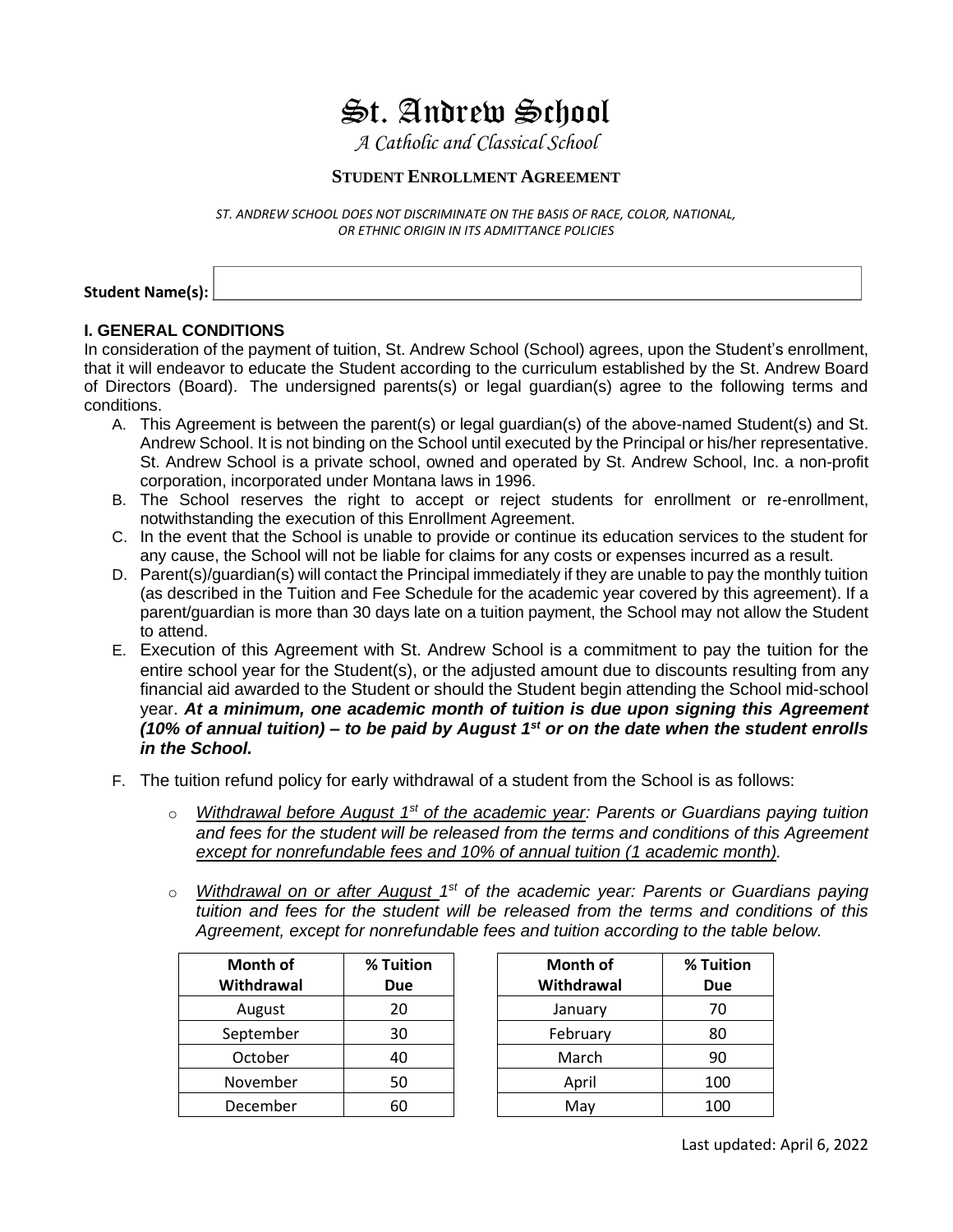Exceptions to this refund policy may be considered under the following circumstances and will be evaluated by the Board on a case-by-case basis:

- o Catastrophic events within the immediate family of the student, such as loss of job or serious illness.
- o Moving outside of the greater Helena area (beyond a 30-mile radius around St. Andrew School).

A request for refund of tuition payments should be submitted in writing to the Board (email is acceptable). No fees are ever refundable. The Board shall have sole discretion in determining if the situation warrants a refund of tuition and the amount of the refund. Should a student withdraw from St. Andrew, student records will not be forwarded to any other school until any tuition, fees, and/or fines are paid in full.

- G. The religious education program is based on the Catechism of the Catholic Church. Students who are non-Catholic are not excused from participating in the religious education program. All students must attend Mass and/or Chapel services, but must maintain respectful silence if their own religious beliefs do not permit them to actively participate.
- H. Students will be expected to treat other students with respect and to abide by the St. Andrew Student Handbook. Students who repeatedly break school rules or have failing grades will be expelled, following meetings with the Parents and/or Guardians to discuss specific situations.
- I. It is the responsibility of the Student and Parent/Guardian to routinely monitor the Student's grades and progress through the FACTS Family Portal. Whenever a problem is identified by a teacher or administrator, the Parent/Guardian agrees to schedule a meeting with the teacher to discuss such shortcomings.
- J. Parents agree to support the mission and policies of the School.
- K. As indicated above, St. Andrew School is operated by St. Andrew School, Inc., a private, not-for-profit Montana Corporation. The mission and policies of the School, specifically including matters relating to curriculum, employment, and assignment of faculty and operation of the School are established by St. Andrew School, Inc., through its Board, Agents, and Principal. Parents have the right to raise concerns for the Principal's or the Board's consideration in the manner described in the Parent/Student Handbook. It is understood the Board's decisions on policy matters are not subject to appeal.
- L. This enrollment agreement incorporates, by reference, the policies and procedures described in the current Parent/Student Handbook, but otherwise constitutes the complete Agreement between the Parents/Guardian and St. Andrew School.
- M. The Parents/Guardian acknowledge receipt of a copy of the current Parent/Student Handbook. The School will promptly notify Parents/Guardians of any changes to the handbook.
- N. The Parents/Guardians acknowledge that the Catholic Bishop of Helena has recognized St. Andrew School as an Independent Catholic School. This recognition does not mean that St. Andrew School is owned or operated by the Roman Catholic Diocese of Helena, nor by any parish of the Diocese of Helena. St. Andrew School recognizes the Bishop's pastoral authority, but remains a separate corporation for all purposes under Federal and State law.
- O. No representations have been made concerning the accreditation of St. Andrew School, its relationship to the Catholic Church, or any other matter that is not specifically addressed in this Enrollment Agreement or in the Parent/Student Handbook, as in effect on the date the Parents/Guardians sign this Agreement.
- P. In any civil action is undertaken to enforce any provision of this Agreement, the prevailing party shall be entitled to collect from the losing party all costs allowed by law, including reasonable attorney fees and the costs of using a collection agency, if applicable.
- Q. Grades 9-12: The Emerald Isle Auction Fundraiser occurs the last Saturday in February. As part of their service requirement for graduation, it is understood that upper school students (Grades 9-12) are obligated to help with serving and clean-up during the evening of this event.
- R. Parents/Guardians understand that Students spend many months preparing for the Christmas program which takes place the afternoon or evening of the last day before Christmas break and agree they will make every effort to have their students in attendance for this event.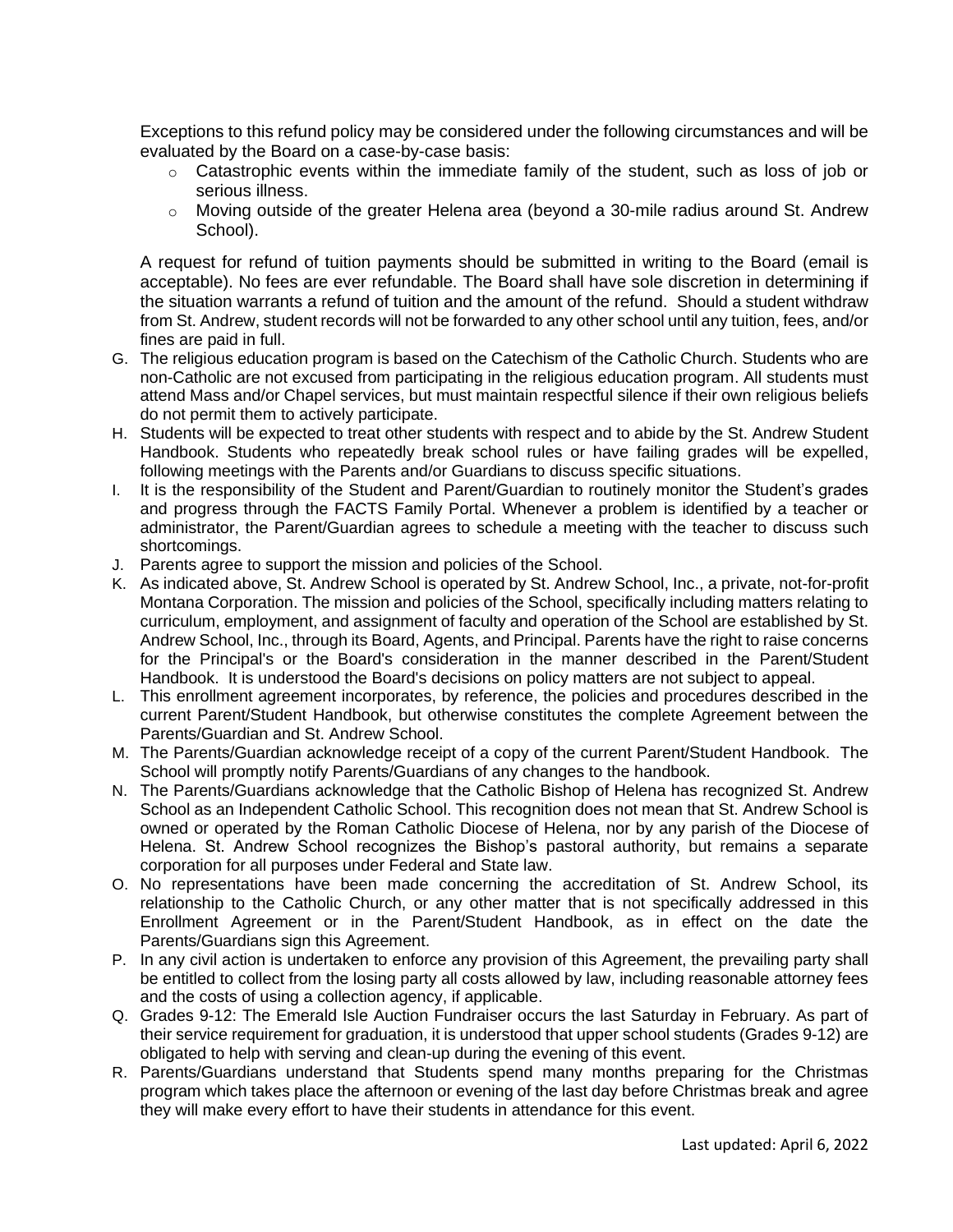- S. St. Andrew School may develop a comprehensive plan in an effort to reduce or control the spread of communicable diseases during public health crises. Parents/Guardians understand that the School cannot completely control such circumstances and will release the faculty, staff, School, and any volunteers from claims of injury or damage due to such events.
- T. The School's duties and obligations under this Agreement may be suspended or terminated immediately without notice during all periods that the School is closed or its operations restricted because of events including, but not limited to, any fire, act of God, war, governmental action or restriction, act of terrorism, epidemic, pandemic, earthquake, flooding, casualty to the facilities, or any other event beyond the School's control. If such events occur, the School's duties and obligations in this Agreement may be postponed until such time as the School, in its sole discretion, may safely reopen or resume operations. In the event that the School cannot resume operations due to such an event or its residual effects, under this clause, the School is under no obligation to honor any terms or conditions of this Agreement

#### **II**. **FEES AND TUITION**

This Agreement confirms the commitment of the Parents/Guardians to pay tuition to the School in return for reserving a place for the Student for the current academic year. Parents agree to pay all tuition and fees according to the Tuition and Fee Schedule for the academic year covered by this Agreement.

#### **III. SIGNATORY**

| Parent/Guardian:                                                                                                                                                                                                                     |                                                                                                                                                                                                                               |
|--------------------------------------------------------------------------------------------------------------------------------------------------------------------------------------------------------------------------------------|-------------------------------------------------------------------------------------------------------------------------------------------------------------------------------------------------------------------------------|
| Printed Name: <u>  www.governormal.com   www.governormal.com   www.governormal.com   www.governormal.com   www.governormal.com   www.governormal.com   www.governormal.com   www.governormal.com   www.governormal.com   www.gov</u> |                                                                                                                                                                                                                               |
|                                                                                                                                                                                                                                      | Date: _______________                                                                                                                                                                                                         |
| <b>Principal (or Representative)</b>                                                                                                                                                                                                 |                                                                                                                                                                                                                               |
| Printed Name:                                                                                                                                                                                                                        |                                                                                                                                                                                                                               |
|                                                                                                                                                                                                                                      | Date: and the state of the state of the state of the state of the state of the state of the state of the state of the state of the state of the state of the state of the state of the state of the state of the state of the |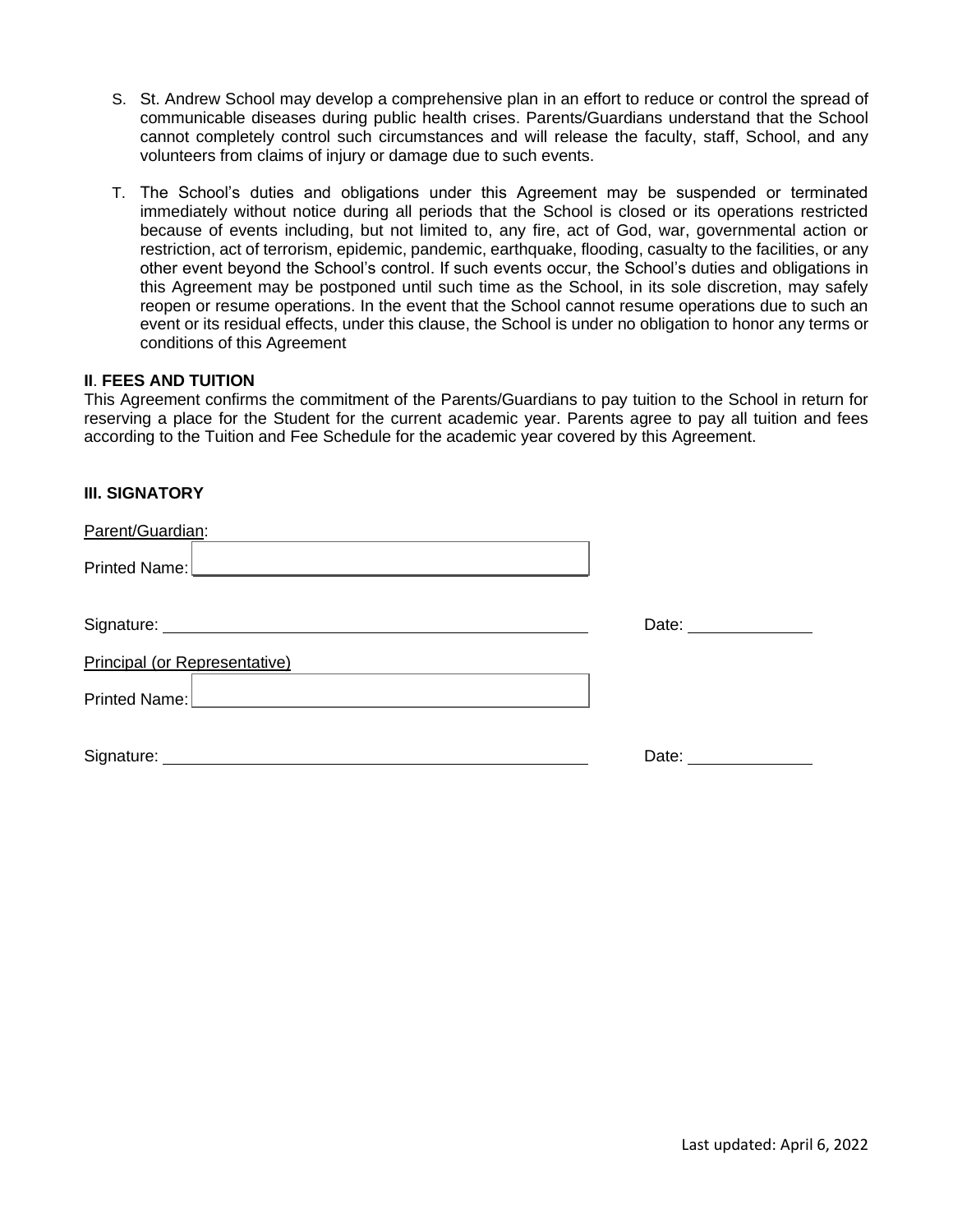# St. Andrew School

### **AUTHORIZATION AGREEMENT FOR DEBIT TRANSACTION**

*Use this form to sign up for automatic payments from your bank account*

I (We) hereby authorize St Andrew School to initiate debit entries to my (our) **bank account** listed below:



St Andrew School shall initiate regular and recurring debit entries to the account identified above on the  $1<sup>st</sup>$  day of each month, beginning after the date of this authorization, and continuing through date specified, based on payment plan.

The amount of each entry, and the beginning month, are specified below:

| Amount | August 1, 2022, through May 2023<br>10-month plan: Beginning: $\Box$              |
|--------|-----------------------------------------------------------------------------------|
|        | OR                                                                                |
|        | 12-month plan: Beginning: $\frac{ }{ }$<br>$\Box$ July 1, 2022, through June 2023 |

This authorization remains in force for the entire school year, until St. Andrew School has actual receipt of written notice from me (or either of us) terminating this authorization. If St. Andrew School receives written notification terminating this authorization by the 20<sup>th</sup> day of a given month, the termination will be effective on the first day of the next month. If St. Andrew School receives the written notification terminating this authorization after the  $20<sup>th</sup>$  day of a given month, the termination will be effective on the first day of the second month beginning after St. Andrew School receives the written notice.

I (we) understand that failure to ensure sufficient funds to cover the debit of my (our) account for the amount listed above is sufficient cause for termination of this agreement by St. Andrew School. The entire tuition balance shall then be immediately due and payable. An additional charge for \$20.00 may also be assessed to my billing account, and subsequently charged to by bank account in such circumstances.

| Signed:                                                                           | Date:                                                                                                                                                                                                                          |
|-----------------------------------------------------------------------------------|--------------------------------------------------------------------------------------------------------------------------------------------------------------------------------------------------------------------------------|
| Printed Name:<br><u> 1980 - Jan James James Barnett, fransk politik (d. 1980)</u> |                                                                                                                                                                                                                                |
| Signed:                                                                           | Date: the contract of the contract of the contract of the contract of the contract of the contract of the contract of the contract of the contract of the contract of the contract of the contract of the contract of the cont |
| Printed Name:                                                                     |                                                                                                                                                                                                                                |